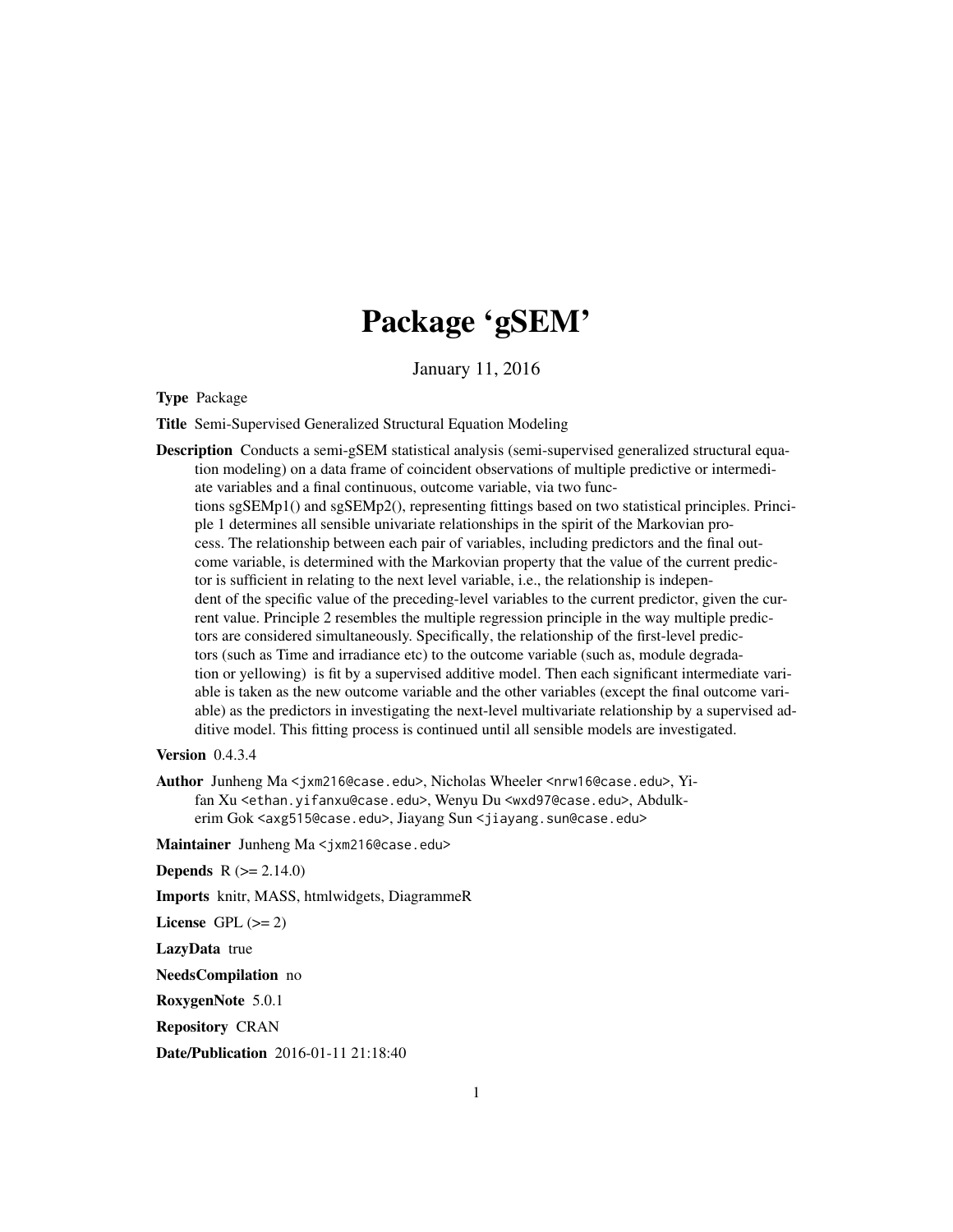## <span id="page-1-0"></span>R topics documented:

| Index |  |  |  |  |  |  |  |  |  |  |  |  |  |  |  |  |
|-------|--|--|--|--|--|--|--|--|--|--|--|--|--|--|--|--|

acrylic *A data frame of an acrylic degradation experiment*

## Description

This data set is a study of photodegradation of acrylic polymers. In this work, polymeric samples were exposed to different levels of light exposures and resulting optical changes were determined through optical spectroscopy. \*IrradTot\* (total applied irradiance) is the main predictor (or stressor in this data) and \*YI\* (yellowness index) is the performance level response. The other columns in the data set (\*IAD1\*, \*IAD2\*, \*IAD2p\*, and \*IAD3\*) are induced absorbency to dose values extracted from optical absorbency spectra as single metrics and used as intermediate unit level response variables in the gSEM analysis.

## Format

A 357 by 6 data frame of continuous variables.

genInit *Generate initial values for nls function*

## Description

Generate multiple initial vectors for the nls function in sgSEMp1().

## Usage

```
genInit(bounds = list(a1 = c(-3, 3), a2 = c(-3, 3), a3 = c(-3, 3)), k = 50)
```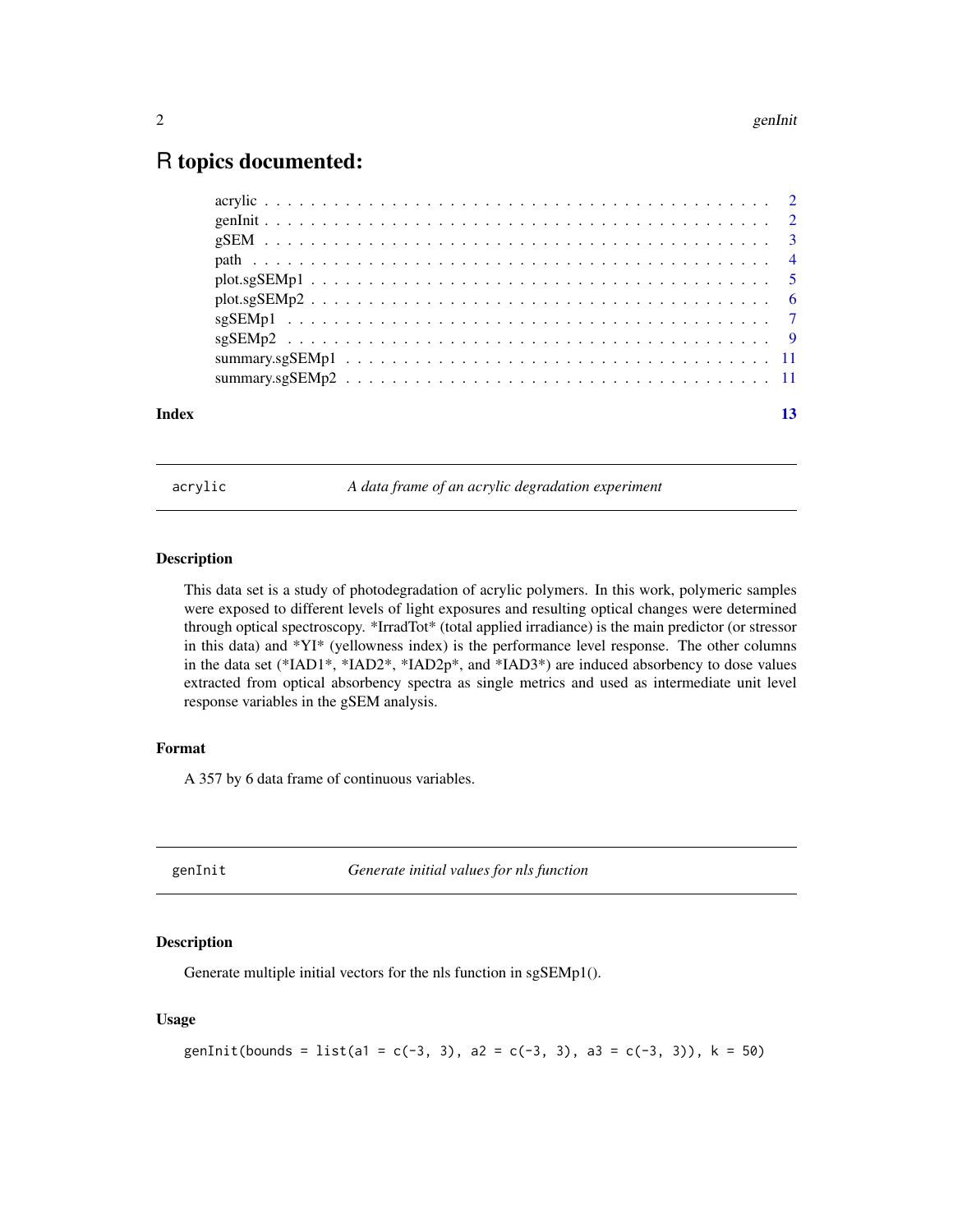#### <span id="page-2-0"></span> $gSEM$  3

#### Arguments

| bounds | a list of three vectors of length $= 2$ . Each vector gives the upper and lower limits<br>of an interval from which the initial values are randomly generated. The default<br>values list(a1 = c(-3, 3), a2 = c(-3, 3), a3 = c(-3, 3)) sets limits of all three initial<br>values to be $(-3, 3)$ . |
|--------|-----------------------------------------------------------------------------------------------------------------------------------------------------------------------------------------------------------------------------------------------------------------------------------------------------|
| k      | a positive integer (default $= 50$ ). The number of initial vectors to generate.                                                                                                                                                                                                                    |

## Details

Currently the non-linearizable function included in sgSEMp1() is  $y = a + b * exp(c * x)$ , where a, b and c are coefficients to be estimated. Thus, an initial vector contains three values. The random initial values are generated by a uniform distribution between the bounds.

#### Value

A data frame. Each column corresponds to a coefficient. Each row corresponds to a random initial vector.

## Examples

genInit(list(a1 = c(0,2), a2 = c(4,5), a3 = c(-1, -0.5)), k = 20)

gSEM *Semi-supervised Generalized Structure Equation Modeling*

#### **Description**

Conducts a semi-gSEM statistical analysis (semi-supervised generalized structural equation modeling) on a data frame of coincident observations of multiple predictive or intermediate variables and a final continuous, outcome variable, via two functions sgSEMp1() and sgSEMp2(), representing fittings based on two statistical principles. Principle 1 determines all sensible univariate relationships in the spirit of the Markovian process. The relationship between each pair of variables, including predictors and the final outcome variable, is determined with the Markovian property that the value of the current predictor is sufficient in relating to the next level variable, i.e., the relationship is independent of the specific value of the preceding-level variables to the current predictor, given the current value. Principle 2 resembles the multiple regression principle in the way multiple predictors are considered simultaneously. Specifically, the relationship of the first-level predictors (such as Time and irradiance etc) to the outcome variable (such as, module degradation or yellowing) is fit by a supervised additive model. Then each significant intermediate variable is taken as the new outcome variable and the other variables (except the final outcome variable) as the predictors in investigating the next-level multivariate relationship by a supervised additive model. This fitting process is continued until all sensible models are investigated.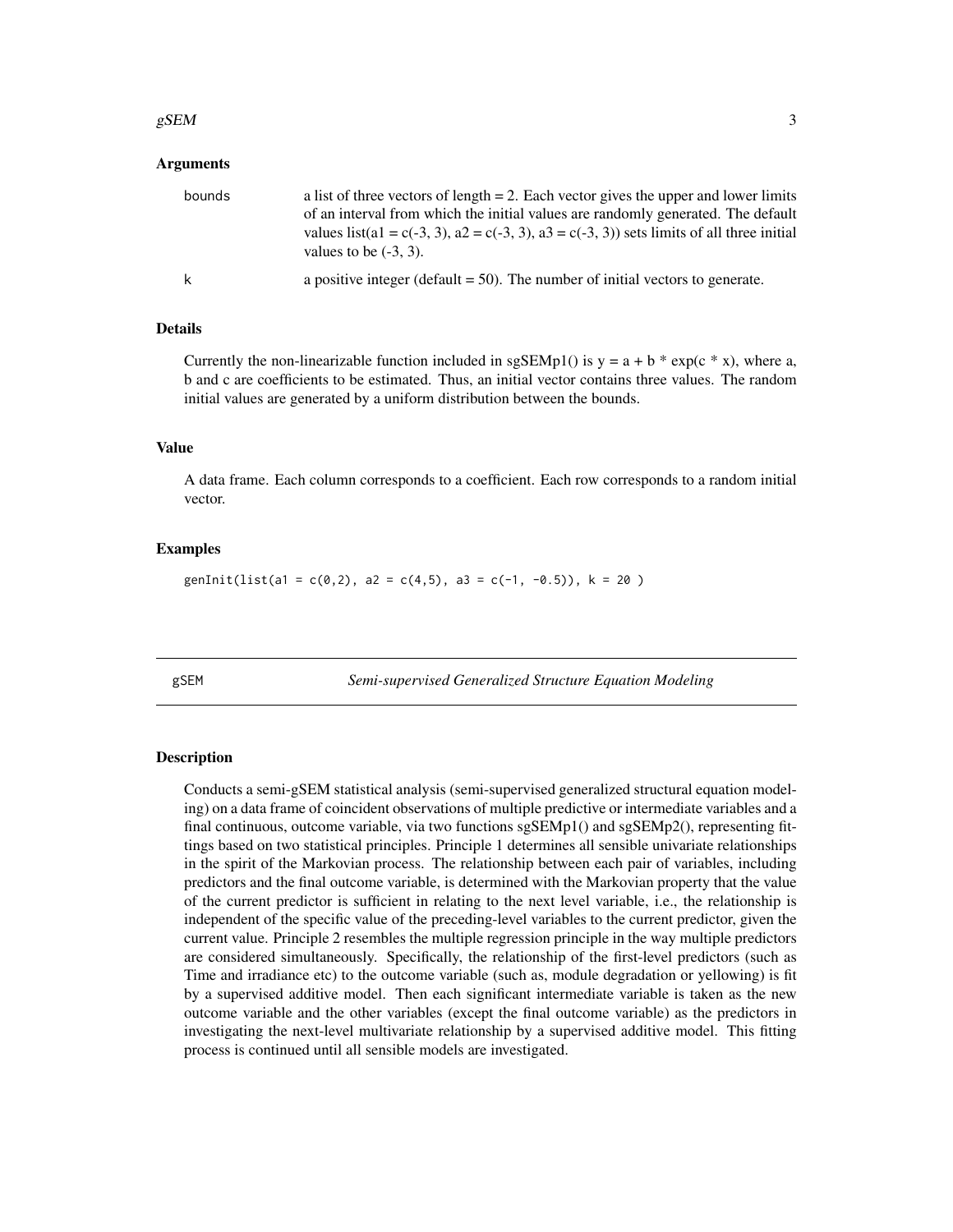#### References

1. Bruckman, Laura S., Nicholas R. Wheeler, Junheng Ma, Ethan Wang, Carl K. Wang, Ivan Chou, Jiayang Sun, and Roger H. French. "Statistical and Domain Analytics Applied to PV Module Lifetime and Degradation Science." IEEE Access 1 (2013): 384-403. doi:10.1109/ACCESS.2013.2267611

2. Bruckman, Laura S., Nicholas R. Wheeler, Ian V. Kidd, Jiayang Sun, and Roger H. French. "Photovoltaic Lifetime and Degradation Science Statistical Pathway Development: Acrylic Degradation." In SPIE Solar Energy+ Technology, 8825:88250D-8. International Society for Optics and Photonics, 2013. doi:10.1117/12.2024717

## See Also

sgSEMp1() for implementing principle 1 and sgSEMp2() for implementing principle 2.

path *Extract Path Coefficients*

## Description

Extract and display an equation of a pairwise path between two variables.

#### Usage

 $path(x, from, to, round = 3)$ 

#### Arguments

| $\mathsf{x}$ | object of class "sgSEMp1", which is the return value of function sgSEMp1(). |
|--------------|-----------------------------------------------------------------------------|
| from         | character string. Name of the predictor.                                    |
| to           | character string. Name of the response variable.                            |
| round        | a positive integer. The coefficients are rounded to this decimal place.     |

## Details

Extract the "best" model between any two variables. The model name and the model equation are printed on screen. The model coefficients, as well as the model R object are also returned.

## Value

A list of the following items: 1) model: the best fitted model, 2) model.print: a character string of the model equation and 3) coefs: Model coefficients vector.

<span id="page-3-0"></span>4 path  $\blacksquare$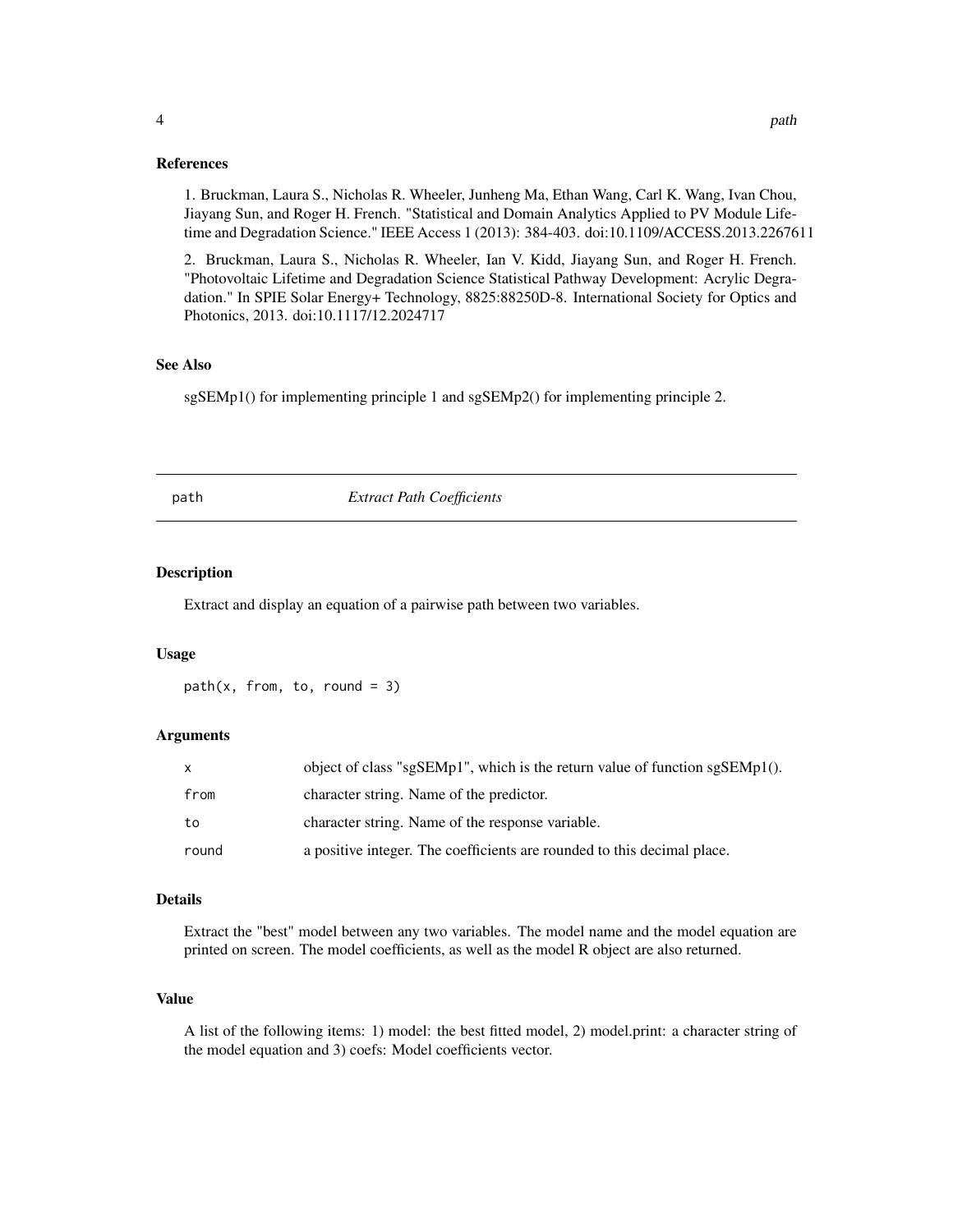## <span id="page-4-0"></span>plot.sgSEMp1 5

#### Examples

```
##' ## Load the sample acrylic data set
data(acrylic)
## Run semi-gSEM principle one
ans <- sgSEMp1(acrylic, predictor = "IrradTot", response = "YI")
## Extract relations between IrradTot and IAD2
cf <- path(ans, from = "IrradTot", to = "IAD2")
print(cf)
```
plot.sgSEMp1 *Plotting of Principle 1 of Semi-gSEM*

## Description

Plot semi-gSEM principle 1 result.

## Usage

```
## S3 method for class 'sgSEMp1'
plot(x, ..., cutoff = 0.2, width = NULL, height = NULL,filename = NULL)
```
#### Arguments

| $\mathsf{x}$ | The returned list from sgSEMp1. Plotting uses the first element of this list<br>(res.print) in which the first column of it is the response, the second column<br>is variable and the other columns are the corresponding best functional form,<br>r-squared, adj-r-squared, P-value1, P-value2 and P-value3. |
|--------------|---------------------------------------------------------------------------------------------------------------------------------------------------------------------------------------------------------------------------------------------------------------------------------------------------------------|
| $\cdot$      | Other parameters. Currently not used.                                                                                                                                                                                                                                                                         |
| cutoff       | A threshold value for the adjusted R-squared. Solid lines represent a relationship<br>with the adjusted R-sqr greater than the cutoff and dotted lines with less than the<br>cutoff. The default is 0.2.                                                                                                      |
| width        | A numeric describing the width of the plot output in pixels.                                                                                                                                                                                                                                                  |
| height       | A numeric describing the height of the plot output in pixels.                                                                                                                                                                                                                                                 |
| filename     | A character string naming a file to save as an html file.                                                                                                                                                                                                                                                     |

## Details

plot.sgSEMp1 plots a structural equation network model diagram based on the best functional form for each selected pairwise variable.

#### Value

An html style plot of the pairwise relationship pathway diagram between stressors and responses. Arrows show relationships between each variable with given statistical relations along the connection lines.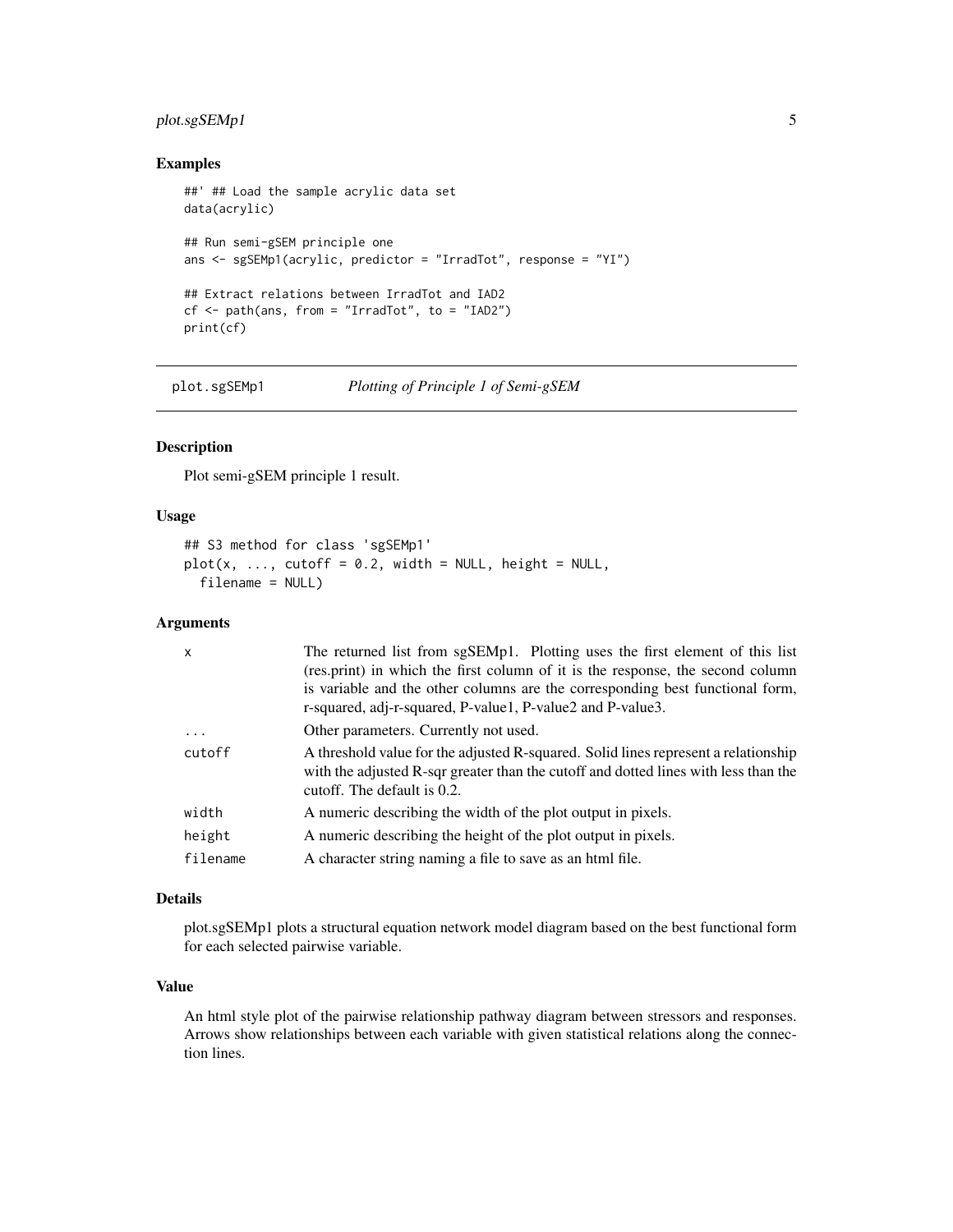## Examples

```
# Load acrylic data set
data(acrylic)
# Build a semi-gSEM model with principle 1
ans <- sgSEMp1(acrylic)
# Plot the network model with adjusted-R-squred of 0.1
plot(ans, cutoff = 0.1)
```
plot.sgSEMp2 *Plotting of Principle 2 of Semi-gSEM*

#### Description

plot.sgSEMp2 plots a structural equation network model diagram based on best functional form for additive pairwise relationships.

#### Usage

```
## S3 method for class 'sgSEMp2'
plot(x, ..., cutoff = 0.2, width = NULL, height = NULL,filename = NULL, detail = F)
```
## Arguments

| $\mathsf{x}$ | The returned list from sgSEMp2. Plotting uses the first element of this list (print)<br>in which the first column of it is the response, the second column is variable and<br>other columns are corresponding statistical model, r-squared, adj-r-squared, P-<br>value, P-value rank, p1ff, r2mark, and markrank. |
|--------------|-------------------------------------------------------------------------------------------------------------------------------------------------------------------------------------------------------------------------------------------------------------------------------------------------------------------|
| $\ddots$     | Other parameters. Currently not used.                                                                                                                                                                                                                                                                             |
| cutoff       | A threshold value for the adjusted R-squared. Solid lines represent a relationship<br>with adjusted R-sqr of greater than the cutoff and dotted lines with less than the<br>cutoff. The default is 0.2.                                                                                                           |
| width        | A numeric describing the width of the plot output in pixels.                                                                                                                                                                                                                                                      |
| height       | A numeric describing the height of the plot output in pixels.                                                                                                                                                                                                                                                     |
| filename     | A character string naming a file to save as an html file.                                                                                                                                                                                                                                                         |
| detail       | Logic value indicating whether the detailed information about the full model is<br>displayed. Default is False.                                                                                                                                                                                                   |

## Value

An html style plot of the pairwise relationship pathway diagram between stressors and responses. Arrows show relationships between each variable with given statistical relations along the connection lines.

<span id="page-5-0"></span>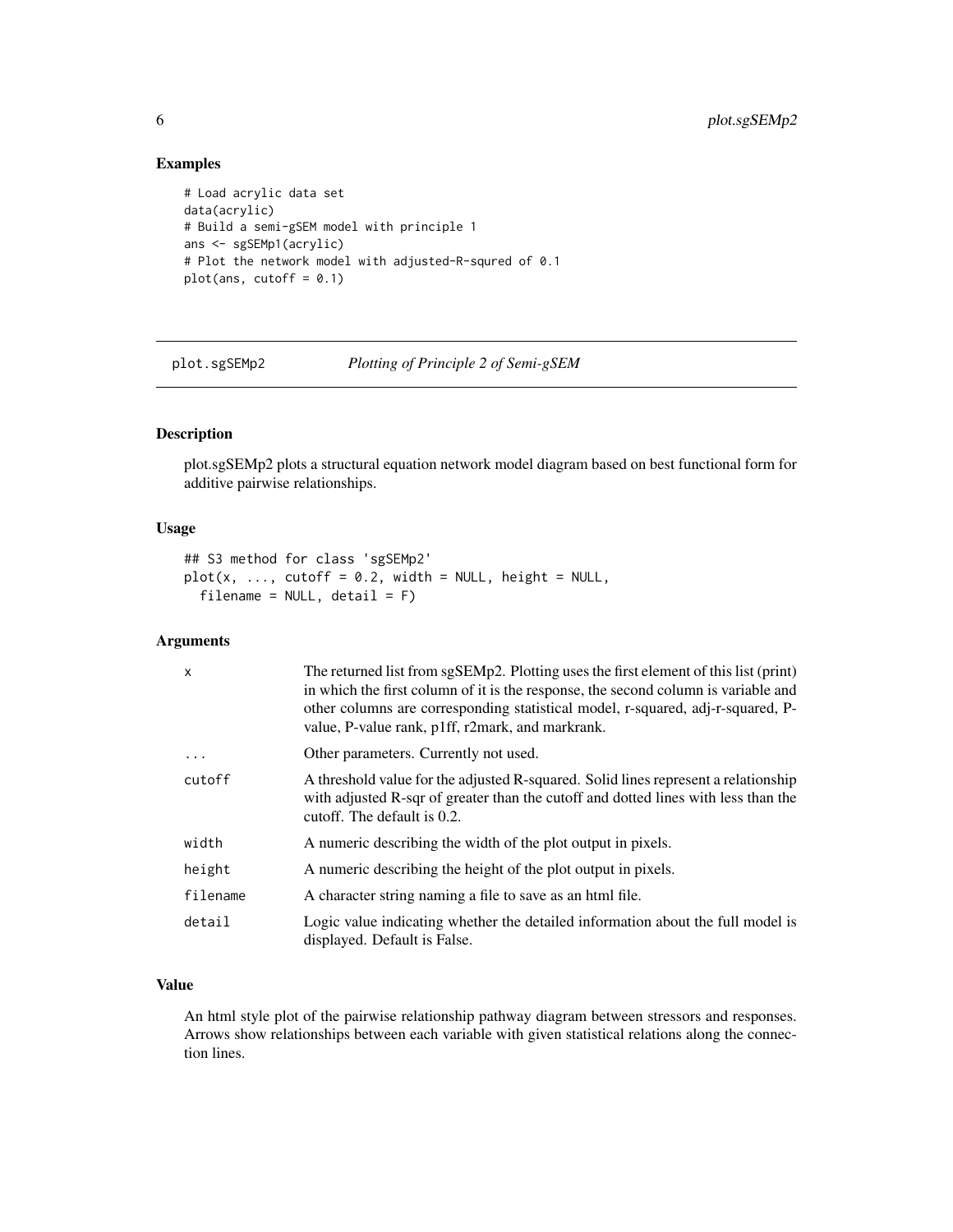#### <span id="page-6-0"></span> $s$ gSEMp1 7

## Examples

```
data(acrylic)
ans <- sgSEMp2(acrylic)
plot(ans, cutoff = 0.2)
```
sgSEMp1 *Semi-supervised Generalized Structural Equation Modelling (gSEM) - Principle 1*

## **Description**

This function carries out gSEM principle 1. Principle 1 determines the univariate relationships in the spirit of the Markovian process. The relationship between each pair of system elements, including predictors and the system level response, is determined with the Markovian property that assumes the value of the current predictor is sufficient in relating to the next level variable, i.e., the relationship is independent of the specific value of the preceding-level variable to the current predictor, given the current value.

#### Usage

```
sgSEMp1(x, predictor = NULL, response = NULL, nlsInits = data.frame(a1 =
 1, a2 = 1, a3 = 1)
```
## Arguments

| $\mathsf{x}$ | A dataframe, requiring at least 2 columns. By default, its first column stores<br>the main or primary influencing predictor, or exogenous variable, e.g. time, or<br>a main predictor. The second column stores the response variable, and other<br>columns store intermediate variables.                                                                           |
|--------------|---------------------------------------------------------------------------------------------------------------------------------------------------------------------------------------------------------------------------------------------------------------------------------------------------------------------------------------------------------------------|
| predictor    | A character string of the column name of the main predictor OR a numeric<br>number indexing the column of the main predictor.                                                                                                                                                                                                                                       |
| response     | A character string of the column name of the main response OR a numeric num-<br>ber indexing the column of the main response.                                                                                                                                                                                                                                       |
| nlsInits     | A data frame of initial vectors for the nonlinear least square procedure, nls().<br>Each column corresponds to a sequence of initial values for one coefficient. The<br>data frame can be generated by the genInit() function. Each row is one initial<br>vector for all coefficients. Currently the only nls function included is $y = a + b$<br>$*$ exp(c $*$ x). |

## Details

sgSEMp1 builds a network model of interfacing multiple continuous variables. Each pair of variables is fitted by one of the optimal relationships selected from 6 pre-determined functional forms, representing the sensible models commonly used in (energy) degradation science. They are:

• 1. Simple Linear(SL):  $y = a + b * x$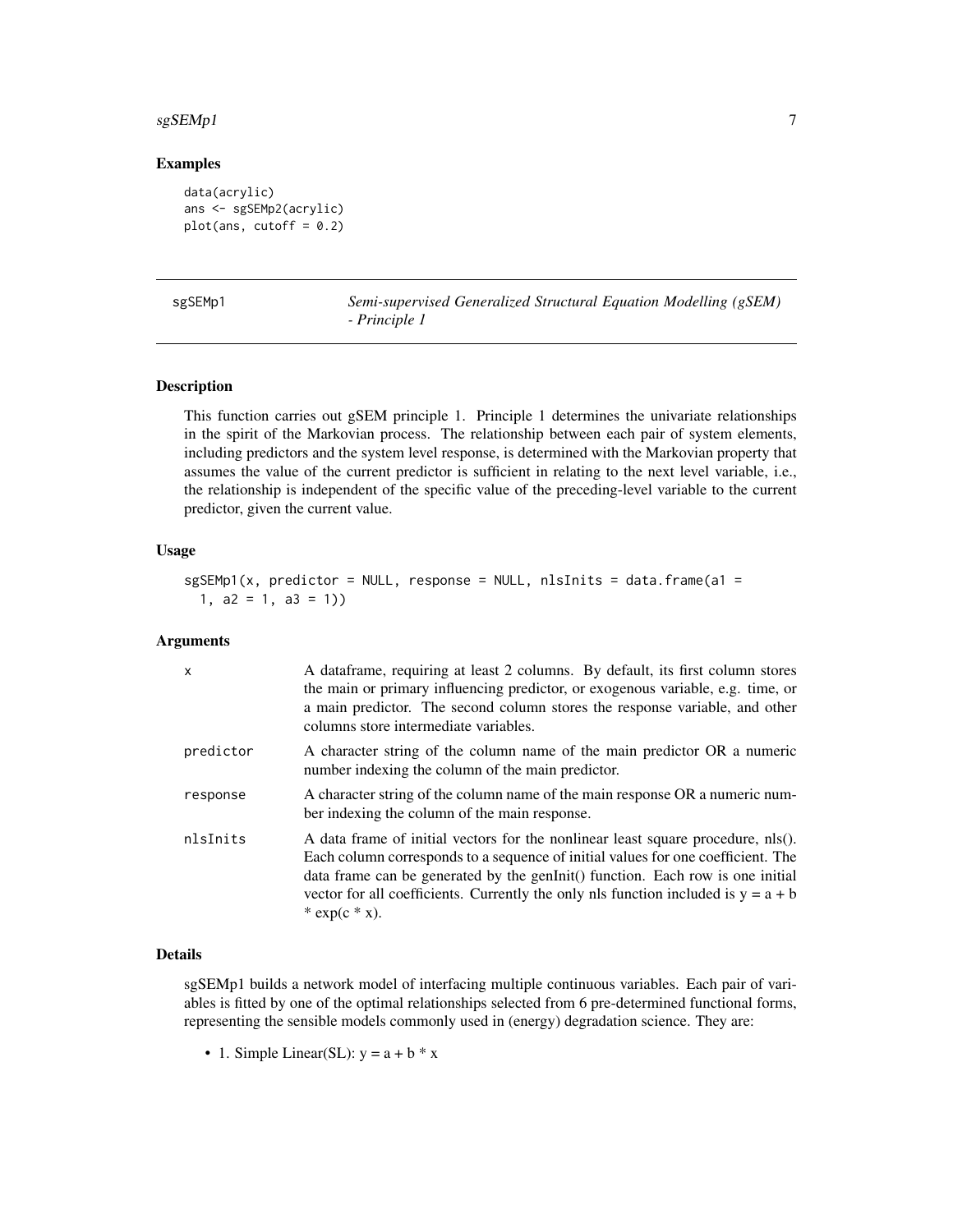- 2. Quadratic(Quad):  $y = a + b * x + c * x^2$
- 3. Simple Quadratic(SQuad):  $y = a + b * x^2$
- 4. Exponential(Exp):  $y = a + b * exp^x$
- 5. Logarithm(Log):  $y = a + b * log(x)$
- 6. Nonlinearizable(nls):  $y = a + b * exp(c * x)$

Adjusted R-squared is used for model selection for every pair.

P-values reported in the "res.print" field of the return list are associated with the tests of the coefficients (a,b) and c as appropriate in the chosen model from the 6 candidates. In the case of polynomial model, the p-values are arranged in the order of increasing exponents. For example, in the quadratic functional form  $y \sim a + bx + cx^2$ , the three P-values correspond to those of \hat\_a, \hat\_b and \hat\_c, respectively. If there are less than 3 coefficients to estimate, the extra P-value field is filled with NA's.

## Value

An object of class sgSEMp1, which is a list of the following items:

- "Graph": A network graph that contains the univariate relationships between response and predictors determined by principle 1.
- "table": A matrix. For each row, first column is the response variable, second column is the predictor, the other columns show corresponding summary information: The optimal functional form, R-squared, adj-R-squared, P-value1, P-value2 and P-value3. See details.
- "bestModels": A matrix. First dimension indicates predictors. The second dimension indicates response variables. The i-jth cell of the matrix stores the name of the best functional form corresponding to the j-th response variable regressed on the i-th predictor.
- "allModels": A three dimensional array, indexed by [I, J, K], for all the models fitted to the n by p data set. The first dimension "I" indexes the predictor included in the model, and accepts integers 1 to p for one of the p variables; thus a value of "I=i" indicates using the ith variable in the data as the predictor. The second dimension "J" indexes the variable used as the response variable. The third dimension "K" specifies the fitting result of one of the 6 functional forms: 1=SL, 2=Quad, 3=SQuad, 4=Exp, 5=Log, 6=nls. The i-j-k-th cell of the list stores a "lm" object, corresponding to the j-th response, i-th predictor and the k-th functional form.

The object has two added attributes:

- "attr(res.best, "Step")": A vector. For each variable, it shows in which step it is chosen to be significantly related to the response variable.
- "attr(res.best, "diag.Step")": A matrix. First dimension is for predictors; second dimension is for response variables. Each cell shows in which step the pairwise relation is being fitted.

#### See Also

sgSEMp2() and plot.sgSEMp1()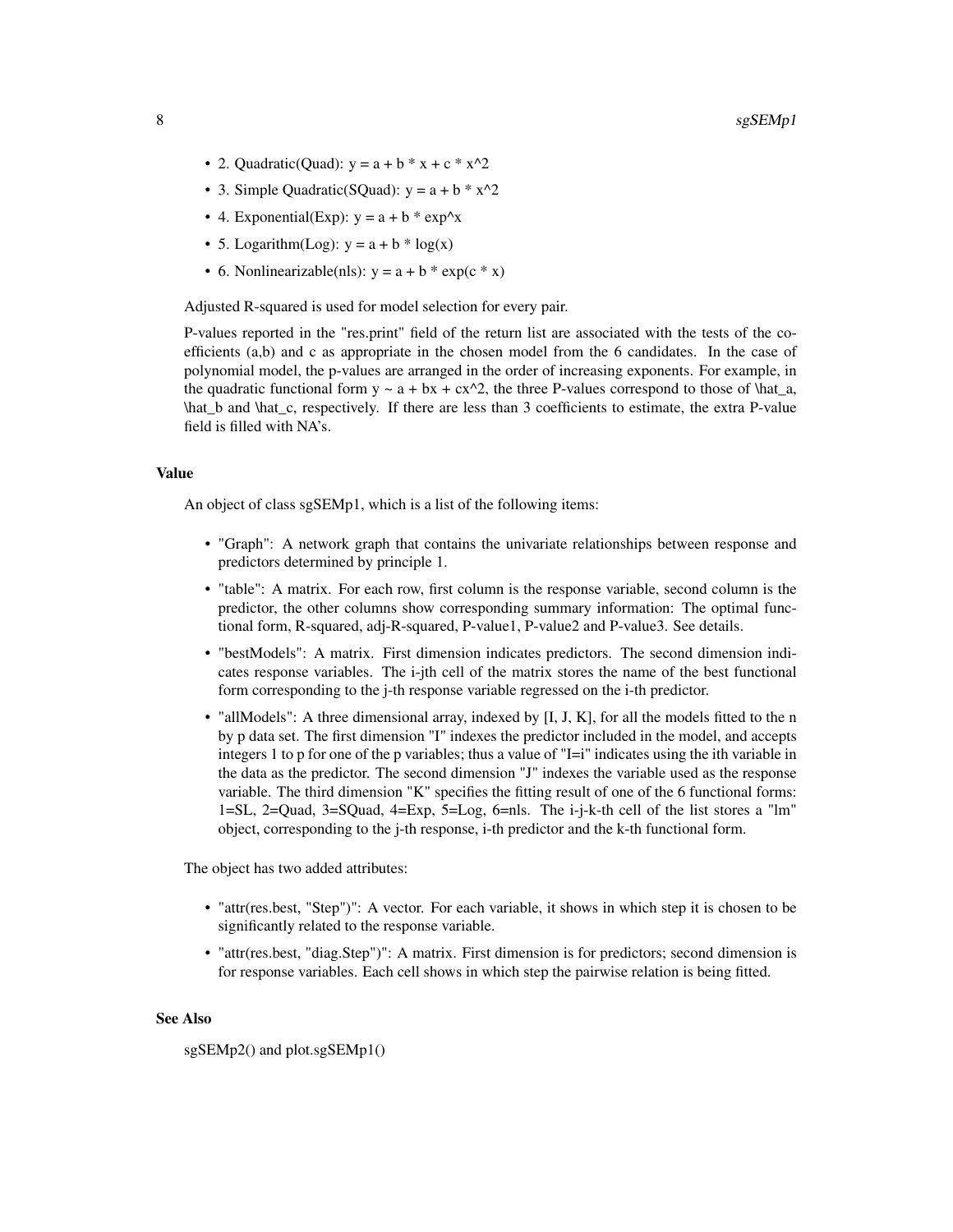#### <span id="page-8-0"></span> $s$ gSEMp2 9

#### Examples

```
## Load the built-in sample acrylic data set
data(acrylic)
## Run semi-gSEM principle one
ans \leq sgSEMp1(acrylic, predictor = "IrradTot", response = "YI")
## Plot the result
plot(ans) #Default cutoff value for a solid path in the resulting graph is 0.2.
## Plot result with different R-sqr cutoff
plot(ans, cutoff = 0.4)## Summary
summary(ans)
## Extract relations between IrradTot and YI
cf \leq path(ans, from = "IrradTot", to = "YI")
print(cf)
## Print three components of the result
ans$table
ans$bestModels
ans$allModels
## Checking fitting result of YI by IrradTot using the exponential model
summary(ans$allModel[[1,2,4]])
```
sgSEMp2 *Semi-supervised Generalized Structural Equation Modelling (gSEM) - Principle 2*

#### **Description**

This function builds an gSEM model using gSEM principle 2. Principle 2 resembles the multiple regression principle in the way multiple predictors are considered simultaneously. Specifically, the first-level predictors to the system level variable, such as, Time and unit level variables, acted on the system level variable collectively by an additive model. This collective additive model can be found with a generalized stepwise variable selection (using the step() function in R, which performs variable selection on the basis of AIC) and this proceeds iteratively.

## Usage

```
sgSEMP2(x, predictor = NULL, response = NULL)
```
#### Arguments

x A dataframe, requiring at least 2 columns. By default its first column stores the main or primary influencing predictor, or exogenous variable e.g.., time,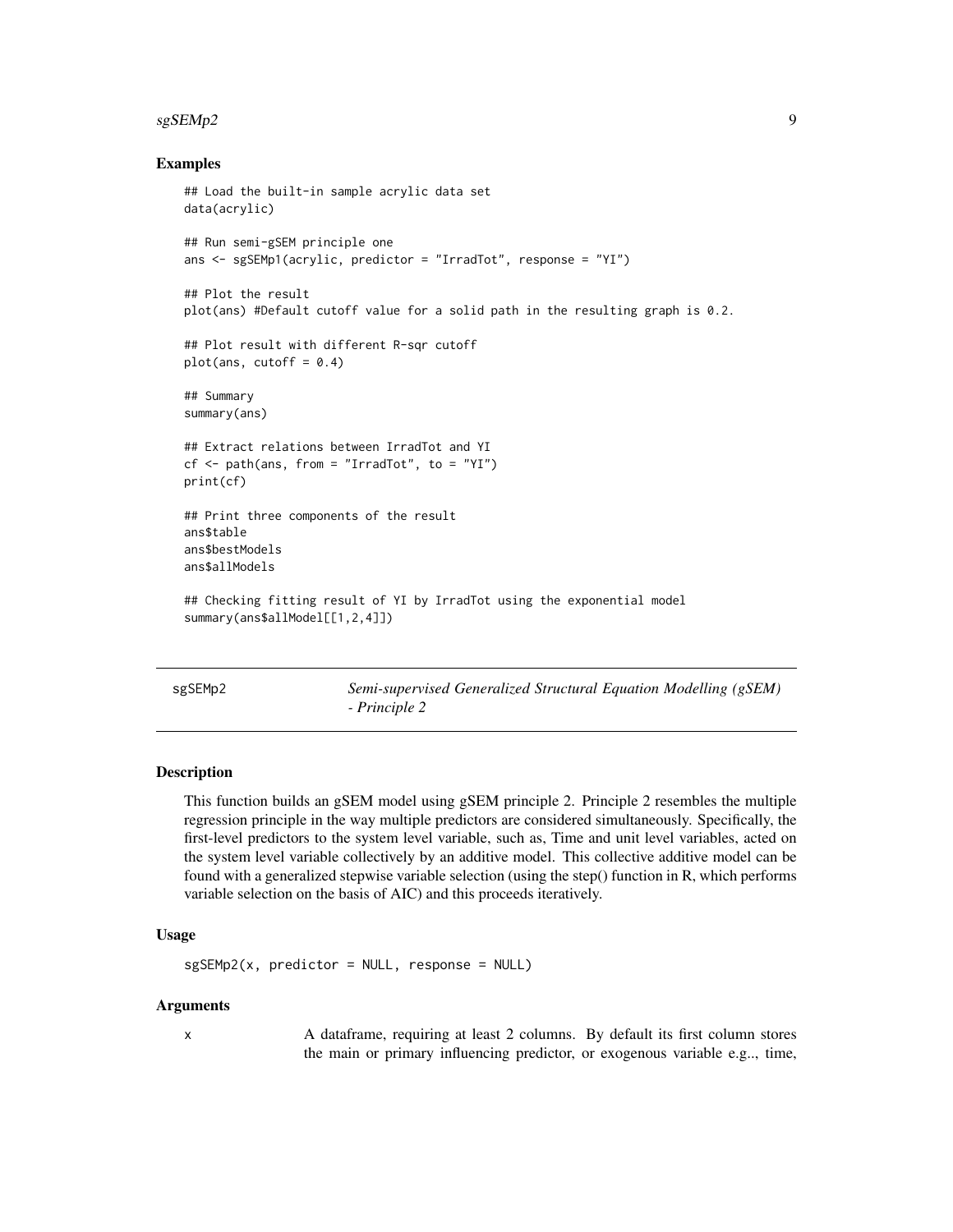|           | or a main predictor, the second column stores the response variable, and other<br>columns store intermediate variables.         |
|-----------|---------------------------------------------------------------------------------------------------------------------------------|
| predictor | A character string of the column name of the system predictor OR a numeric<br>number indexing the column of the main predictor. |
| response  | A character string of the column name of the main response OR a numeric num-<br>ber indexing the column of the system response. |

## Details

Data is analysed first using Principle 1 to find the best models. If needed, transformations based on the best models are applied to the predictors. Starting from the system response variable, each variable is regressed on all other variables except for the system response in an additive multiple regression model, which is reduced by a stepwise selection using stepAIC(). Then, for each selected variable, fitted regression for 6 selected functional forms and pick the best.

## Value

A list of the following items:

- "Graph": A network graph that contains the group and individual relationships between response and predictors determined by principle 2.
- "res.print": A matrix. For each row, first column is the response variable, second column is the predictor, the other columns show corresponding summary information.

#### See Also

sgSEMp1() and plot.sgSEMp2()

#### Examples

```
# Using built-in dataset
data(acrylic)
ans <- sgSEMp2(acrylic)
ans$res.print
plot(ans)
## Not run:
# Using simulated data
x4=runif(100,0,2)
x3=1+2.5*x4+rnorm(100,0,0.5)
x1=runif(100,1,4)
x2=-1-x1+x3+rnorm(100,0,0.3)
y=2+2*exp(x1/3)+(x2-1)^2-x3+rnorm(100,0,0.5)
# Check the pairwise plot
sim=cbind(x4,y,x1,x2,x3)
pairs(sim)
ans <- sgSEMp2(as.data.frame(sim))
plot(ans)
```
## End(Not run)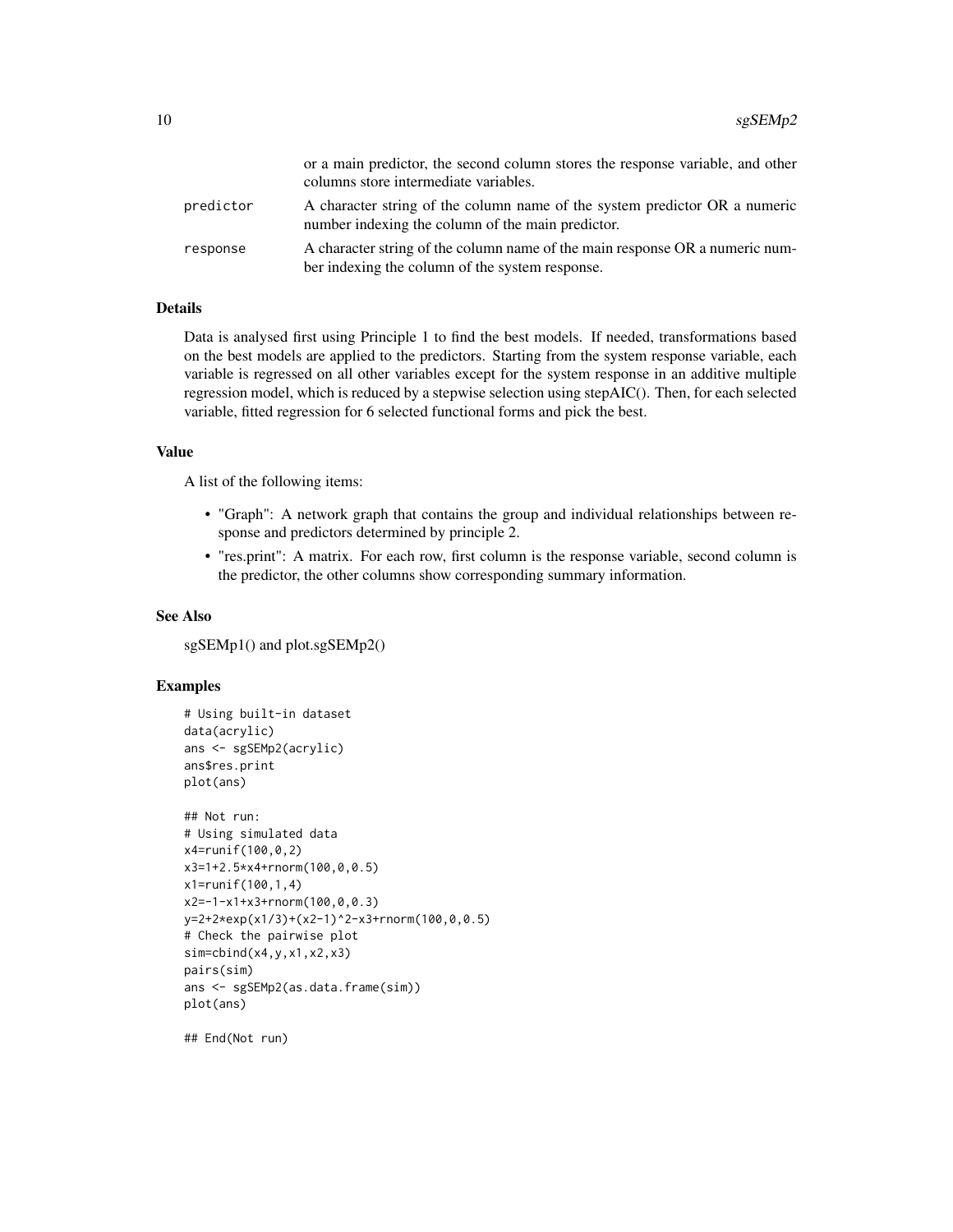<span id="page-10-0"></span>summary.sgSEMp1 *Summary of Semi-gSEM*

## Description

Summarizes the gSEM principle 1 result.

#### Usage

```
## S3 method for class 'sgSEMp1'
summary(object, ...)
```
## Arguments

| object | An object of class "sgSEMp1", the returned list from sgSEMp1(). |
|--------|-----------------------------------------------------------------|
| .      | Other arguments. Currently not used.                            |

## Details

summary.sgSEMp1 gives a summary about the gSEm-Principle 1 analysis.

## Value

NULL. A summary of data and fitting result is printed on screen.

## Examples

```
data(acrylic)
ans <- sgSEMp1(acrylic)
summary(ans)
```
summary.sgSEMp2 *Summary of Semi-gSEM*

## Description

Summarizes the gSEM principle 2 result.

## Usage

## S3 method for class 'sgSEMp2' summary(object, ...)

## Arguments

| object   | An object of class "sgSEMp2", the returned list from sgSEMp2(). |
|----------|-----------------------------------------------------------------|
| $\cdots$ | Other arguments. Currently not used.                            |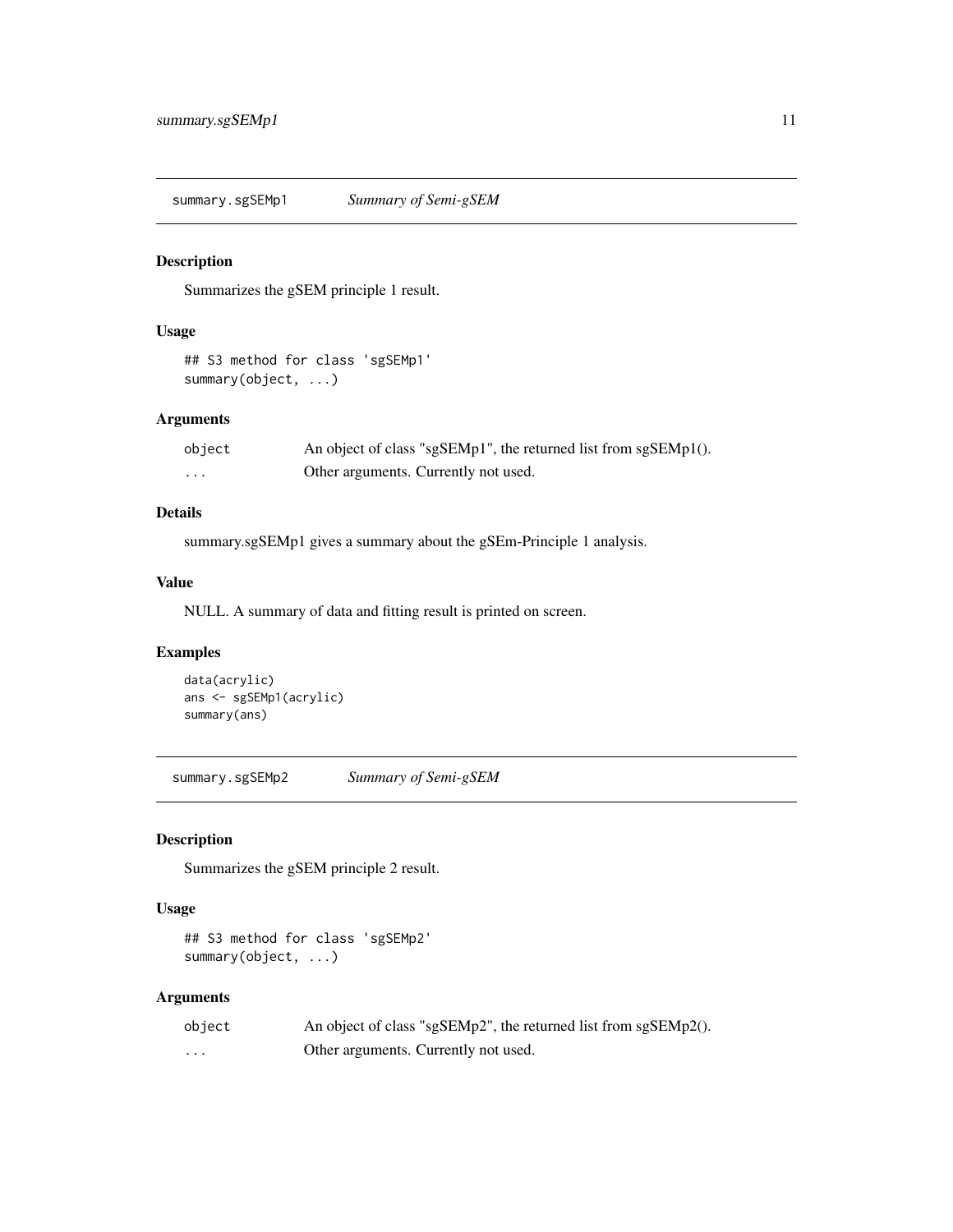## Details

summary.sgSEMp1 gives a brief summary about the gSEM Principle 2 analysis.

## Value

NULL. A summary of data and fitting result is printed on screen.

## Examples

```
data(acrylic)
ans <- sgSEMp2(acrylic)
summary(ans)
```